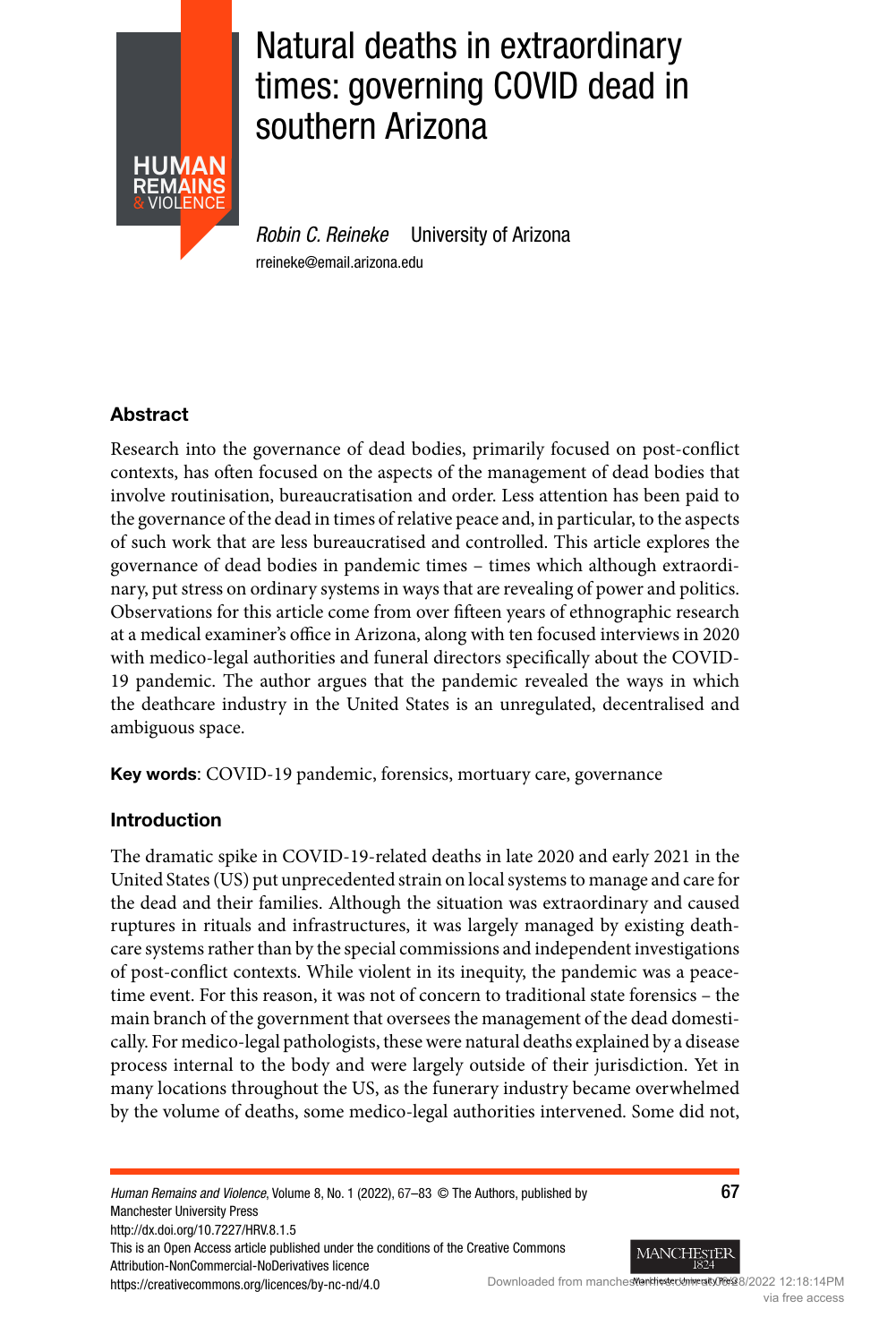**HUMAN REMAINS** & VIOLENCE



Scholars have recently extended the site of analysis of the governance of death from the event of death $^2$  to the governance of material human remains and dead bodies.<sup>3</sup> The former's emphasis on state power, bureaucratisation and regularisation has largely followed into perspectives on the management of dead bodies. Indeed, in contexts following violence, atrocity and war, the governance the dead becomes a powerful and meaningful site of governmentality where states reassert dominance through constraining and sanitising memory of the past. However, less attention has been paid to the governance of the dead in ordinary times. My research among medico-legal authorities and funeral directors following the first wave of COVID-19 pandemic-related deaths in one Arizona county reveals a space of ambiguity, decentralisation and even creativity in the absence of federal guidelines. As local funeral homes reached storage capacity, the Pima County Office of the Medical Examiner activated its role as public morgue and provided storage space. What unfolded next was a situation in which there was a blurring of the traditionally distinct roles of the public and the private in the management of dead bodies.<sup>4</sup> The county medical examiner's office took on some of the duties of storage and care usually associated with the funeral industry, while funeral homes became managers of catastrophic death and were forced to police new boundaries created in the face of COVID-19. The pandemic experience in Tucson, Arizona demonstrates how those working in post-mortem care faced many of the same challenges as those working in medical care. Much in the way that healthcare providers were left with a choice between overworking themselves and abandoning their patients, deathcare providers were offered next to nothing in terms of federal support and guidance and had to come up with solutions on their own.

## **Methods**

Research for this article was part of a larger ongoing study of forensic practices by state and non-state actors in the Arizona-Sonora portion of the US–Mexico borderlands in the context of border-related deaths and disappearances. The larger study has included over fifteen years of participant observation and collaborative work with the Pima County Office of the Medical Examiner (PCOME), located in Tucson, Arizona. Specific research for this article included ten semi-structured interviews, eight of which were with employees of the PCOME, and two of which were with employees of two local funeral homes. Medical Examiner interviewees included the Chief Medical Examiner (interviewed twice), Deputy Chief Medical Examiner, Morgue Supervisor, Administrative Service Manager, Forensic Anthropologist/Emergency Preparedness Coordinator, Chief Medicolegal Death Investigator, as well as the Indigent Interment Program Coordinator, housed at the Medical Examiner's Office. Interviewees from funeral homes included the general manager of one funeral home and the funeral director of another. Unfortunately, out of six funeral homes contacted for this research, only two responded and provided consent for interviews. All interviews took place between May and July of 2021.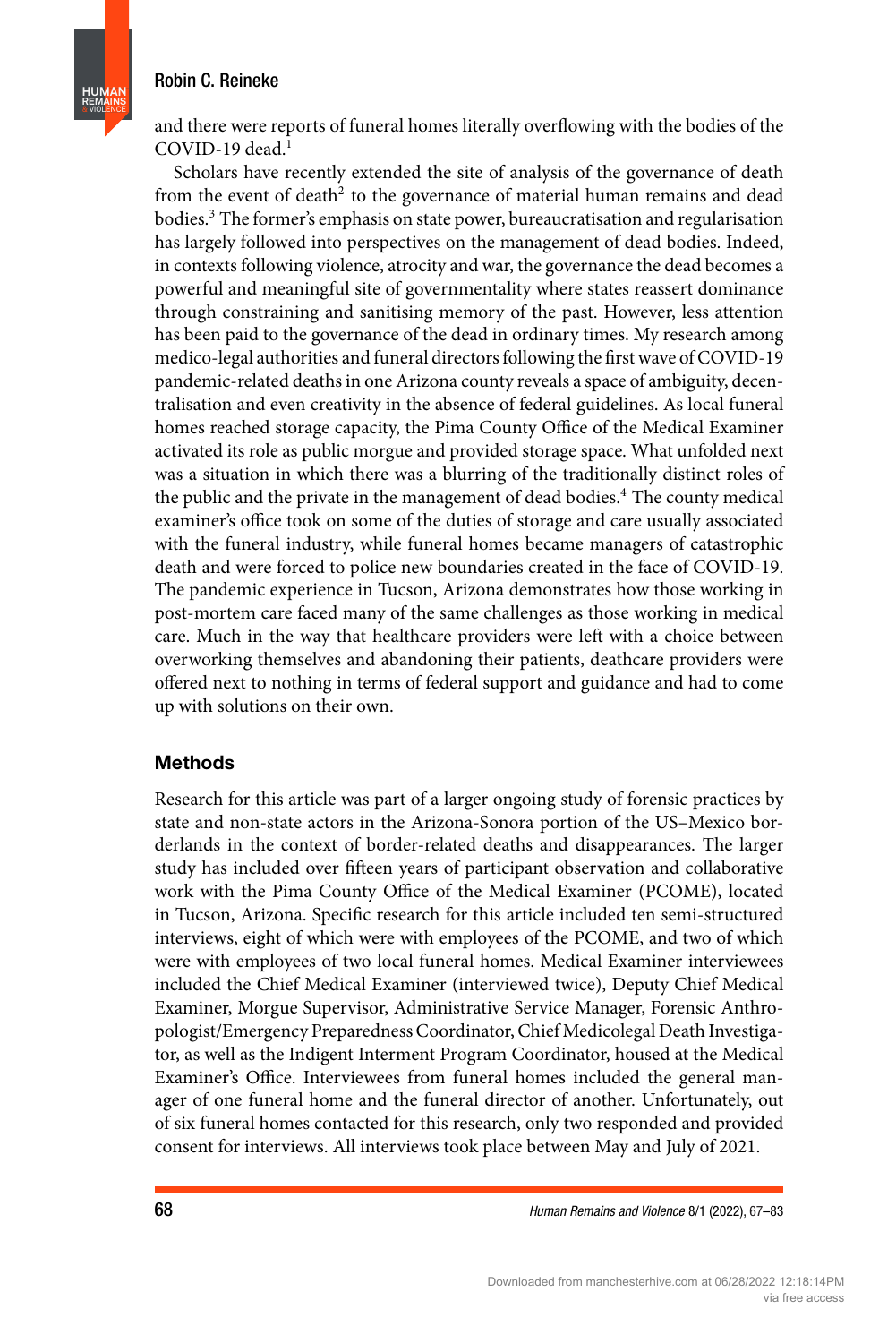

Interview questions focused on procedures changed during the surge in deaths due to COVID-19 in late 2020 and early 2021; the specific procedures for storing, tracking and moving bodies; resources or support available to the local deathcare industry at the time; the impact on staff and operations; and finally, the ways in which the response to the continued crisis of border deaths informed the pandemic response. The research was institutional review board approved and all interviewees gave informed consent prior to participating in interviews. In the interest of crediting expertise, the consent forms provided a choice to be named and credited with one's contributions or to remain anonymous. Accordingly, some interviewees are named and some remain anonymous. Audio recordings were transcribed, and transcripts were coded for themes using MaxQDA. I share the following observations with deep humility, having not been in the position of having to respond to grieving families during the peak of the pandemic. I attribute gaps in my analysis especially to the fact that I did not speak to those most directly impacted: the families and friends of those who died.

# Governing the dead

Drawing on scholarship concerned with the governance of death and the dead body, this article is concerned with the following question: What did the winter 2020–21 spike in COVID-19 deaths reveal about the everyday governance of dead bodies in the US? Following Michel Foucault's interpretation of biopower (the power of life) as constitutive of sovereignty,<sup>5</sup> scholars of necropolitics have explored the governance of both death and the dead body. Initially focused on state power over the event of and circumstances surrounding death, $^6$  recent theorisations have addressed the necropolitical governance of the material remains of dead bodies.<sup>7</sup> While noting a distinction between public and private deaths, this scholarship in general takes the perspective that death is 'overseen, shaped, bureaucratised and ordered'.<sup>8</sup> Most of the literature about necropolitics and necrogovernmentality<sup>9</sup> has been concerned with post-conflict zones and states of exception<sup>10</sup> where states are engaged in highstakes disputes about the past. Yet dead bodies still have politics $11$  outside of these contexts. Rather than always being highly controlled, ordered and bureaucratised, I argue that the everyday post-mortem care and governance of dead bodies in the US, including of those who have died violent deaths, allows state practitioners a large degree of flexibility, local specificity and discretionary power.

To be clear, families of the dead are not afforded this same degree of freedom and flexibility, and accounts by next of kin of being excluded and disenfranchised after the death of a loved one are numerous.<sup>12</sup> Families often experience the most intense forms of state intrusion shortly after a death, when a death certificate is filed and the dead person becomes data to be part of a biopolitical portrait of a population.<sup>13</sup> Based on this intense moment of state intrusion, many would assume that what follows after the body is taken from the family is a similarly ordered, predetermined and bureaucratised process. Instead, what I have observed in my research in a medical examiner's office over the past fifteen years is a grey area between what is legally required and what are considered to be scientific best practices that allows for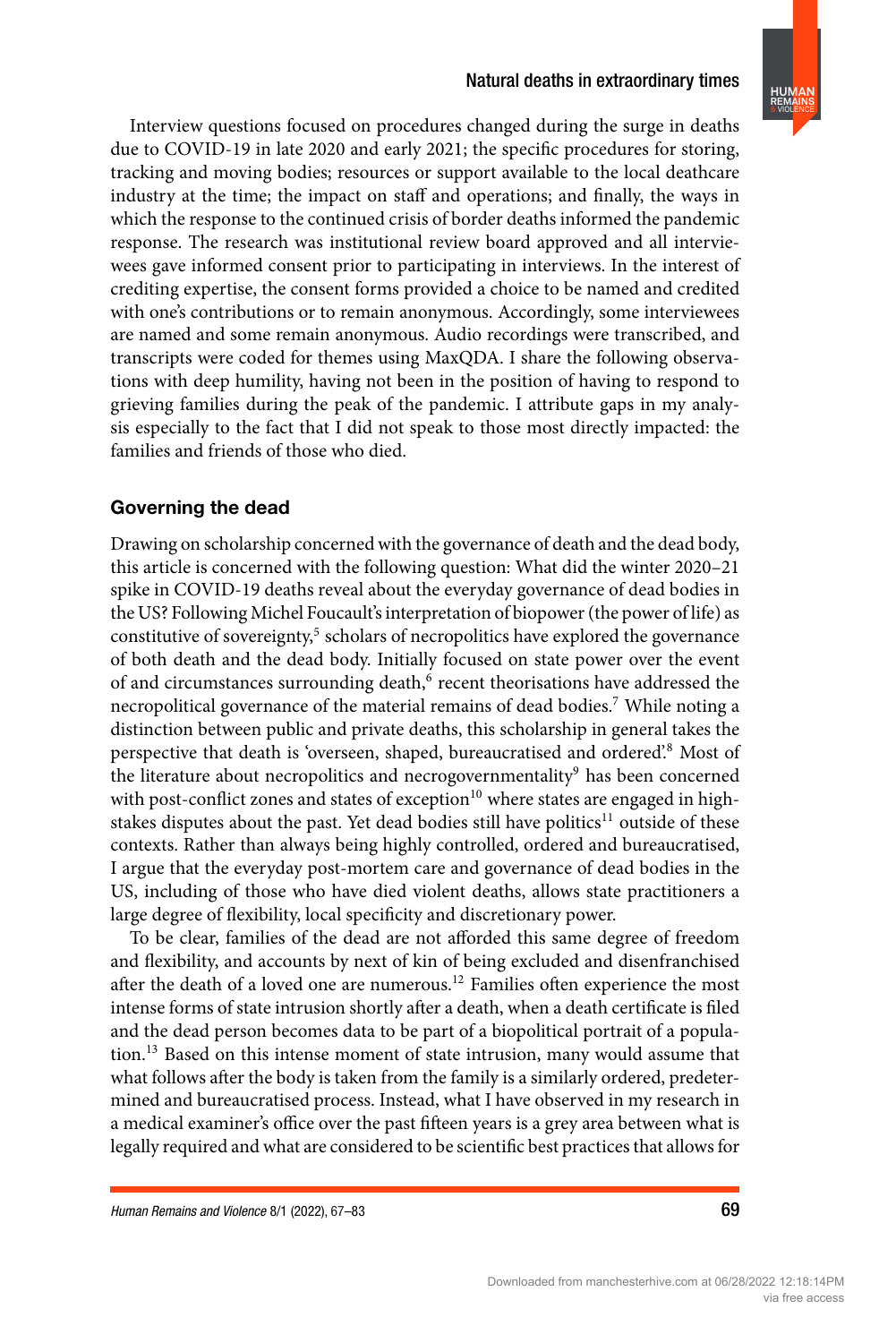

great variation in how the dead are managed. An example of this ambiguous space from the border context is the fact that in the state of Arizona one medico-legal jurisdiction employs three forensic anthropologists who conduct thorough examinations of each set of skeletal remains found in the desert (including sampling for DNA), while another jurisdiction determines skeletal remains to be 'unidentifiable' and allows cremation before anthropological examination. An example from the COVID-19 pandemic that will be discussed below is that there was ambiguity in Arizona about which government emergency office had the duty to administer and oversee care for the dead during the pandemic, with one county's medical examiner overseeing mass fatality storage at that facility and another relying upon the county's emergency management office, which stored the dead in basement beneath a parking structure.

Each of the examples above involves practices and procedures which are legal. Legal mandates regarding care of the dead in the US are minimal.<sup>14</sup> State forensic authorities have a significant amount of power to choose how to manage the dead, resulting not only in random and locally specific variations in medico-legal practice, but also in variations in the investment of time and effort to care for the dead that reflect the socio-political position occupied by those dead in life. In other words, where a medico-legal authority decides to operate along the spectrum between minimal legal obligation and exceptional care<sup>15</sup> reveals something about the social value of the particular dead bodies in question. Of course, the law is not the only site in which governance over the dead is determined, and forensic authorities are also members of social worlds with rules and norms governing how the dead are to be treated. As scholars such as Denyer Willis et al. have demonstrated, 'death is overseen, shaped, bureaucratised and ordered, whether or not by the governance of a state.<sup>16</sup> And, in 'all political and moral communities,' writes Finn Stepputat, 'practices, discourses and institutions have developed that prescribe and guide how dead bodies should be taken care of.<sup>17</sup> However, a distinction is usually drawn between a public realm and a private realm enacting these prescriptions.<sup>18</sup> Lindsay Prior's distinction between the two exemplifies the approach of many: the first is described as 'a realm which is organised by the state and its agents and agencies'<sup>19</sup> and the second as 'not as tightly organised as the public one and at first sight it may seem to offer a boundless opportunity for the bereaved and those who surround them to express their emotions in forms untrammelled by cumbersome rules and regulations.<sup>20</sup> What I have observed is that, while families may be constrained by 'cumbersome rules and regulations', those deputised by the state to govern the dead are not. The minimal laws governing medico-legal practice in the US create spaces of ambiguity that allow individual forensic authorities a large degree of discretion in how to care for (or not care for) the dead.

The COVID-19 pandemic, with its extraordinary volume of deaths and dead bodies, put pressure on existing systems and infrastructures in ways that revealed additional ambiguous spaces in the governance of dead bodies. State authority over dead bodies in the US is usually represented by the medico-legal institutions of the coroner and medical examiner.<sup>21</sup> However, as forensic science is concerned with criminal law and official certification of death, existing forensic systems could not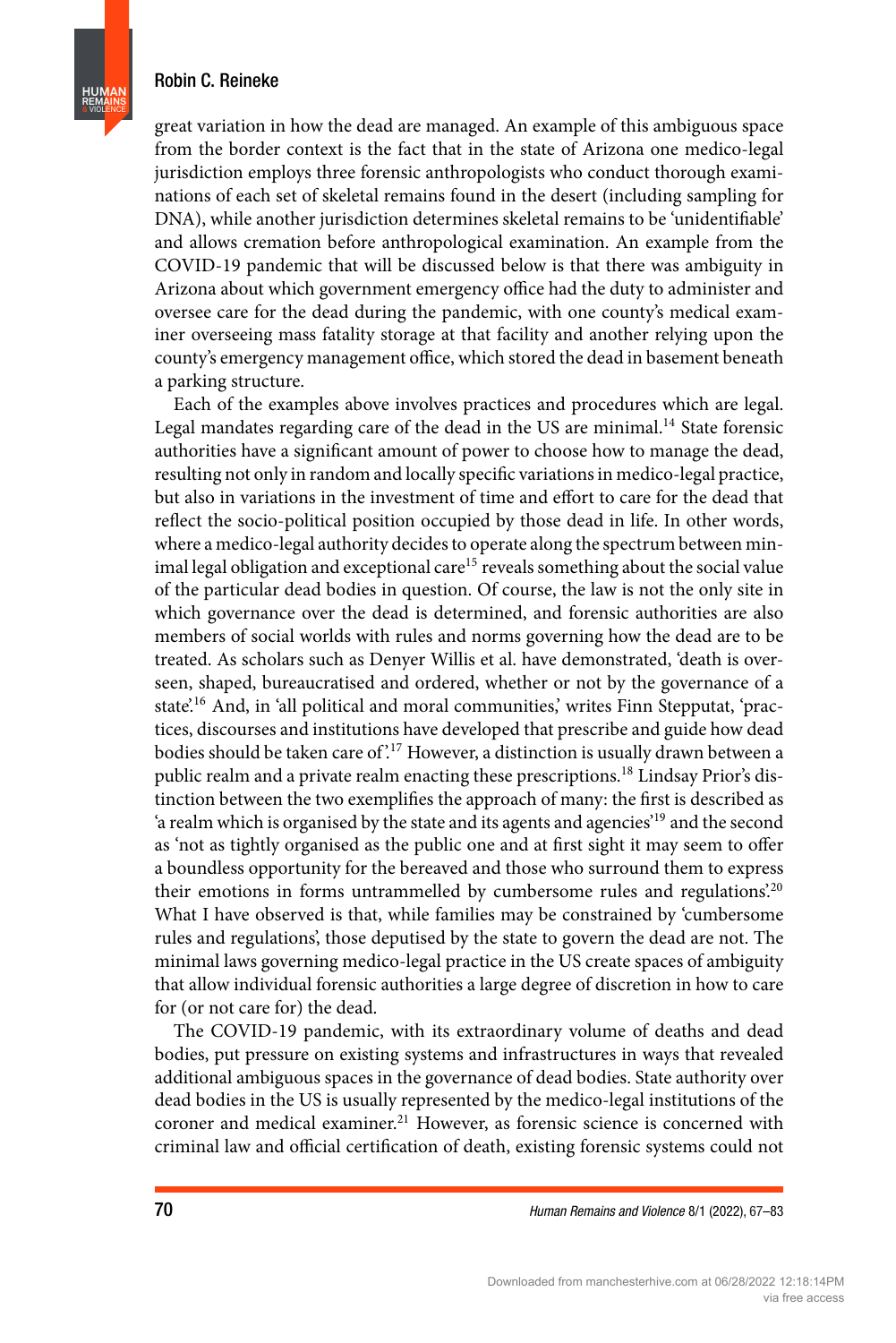

meaningfully engage with the pandemic dead. As 'natural deaths', these dead evaded the gaze of this arm of state surveillance and were seen as matter out of place within these systems. Simultaneously, as a public health emergency and mass fatality event, COVID deaths surpassed the private sector's capacity to care for and manage individual, private deaths. Funeral directors were thrown into a much more public role than usual, as they became social managers of catastrophic death with very little support from the state. What resulted was a context where individual practitioners at both forensic offices and funeral homes were faced with a choice between voluntarily working above and beyond their capacity, or watching the dead and their families be abandoned.

This possibility of abandonment, or letting the dead die a second death due to uncare, $^{22}$  mirrors the abandonment of the living who contracted COVID-19 in the US. The federal government's botched, inconsistent and at times non-existent governance of COVID-19 medical care in 2020 and 2021 meant that thousands of people were allowed to die, especially those from socially marginalised populations.<sup>23</sup> At work was the biopolitical logic of "making live and letting die",<sup>24</sup> whereby members of certain populations are allowed to die in the name of the health or security of the nation-state. The impact of COVID-19 on socially marginalised communities played out in southern Arizona much as it did in other regions, with disproportionate numbers of deaths and hospitalisations among Hispanic, Native American and Black communities.<sup>25</sup> The only reason that the bodies of the dead were not abandoned and left uncared for was due to the actions of individual funeral directors and forensic authorities. To illustrate this, I begin with a brief overview of the medicolegal response to COVID-19 deaths in Pima County, Arizona, before discussing in turn the role of the medical examiner's office and that of the funerary industry.

# COVID-19 deaths in Pima County, Arizona

The PCOME is located in Tucson, Arizona, which is about 113 miles from the state capital, Phoenix, and about sixty-six miles from the international border with Mexico (Figure 1). This otherwise unremarkable county medical examiner's office has become somewhat internationally famous, due to its work to identify the remains of those who have died while crossing the US–Mexico border into Arizona. Although the focus of this article is not on this aspect of medico-legal work in southern Arizona, it is important to understand how the response of forensic practitioners to mass death in the borderlands informed their approach to the mass fatality event of the COVID-19 pandemic.

In the early 2000s, following a shift in federal border enforcement strategy that pushed migrants to take deadly routes through the Sonoran Desert, the office saw a dramatic increase in cases of human remains found in desert areas. Unfortunately, what was initially thought to be an aberrancy became a trend, and between the years 2000 and 2020 the office investigated 3,356 cases of 'Undocumented Border Crossers', in the language of the office.<sup>26</sup> The volume and complexity of these cases (highly decomposed or skeletal, unidentified, with families scattered throughout the Americas) along with the commitment of office leadership to do everything in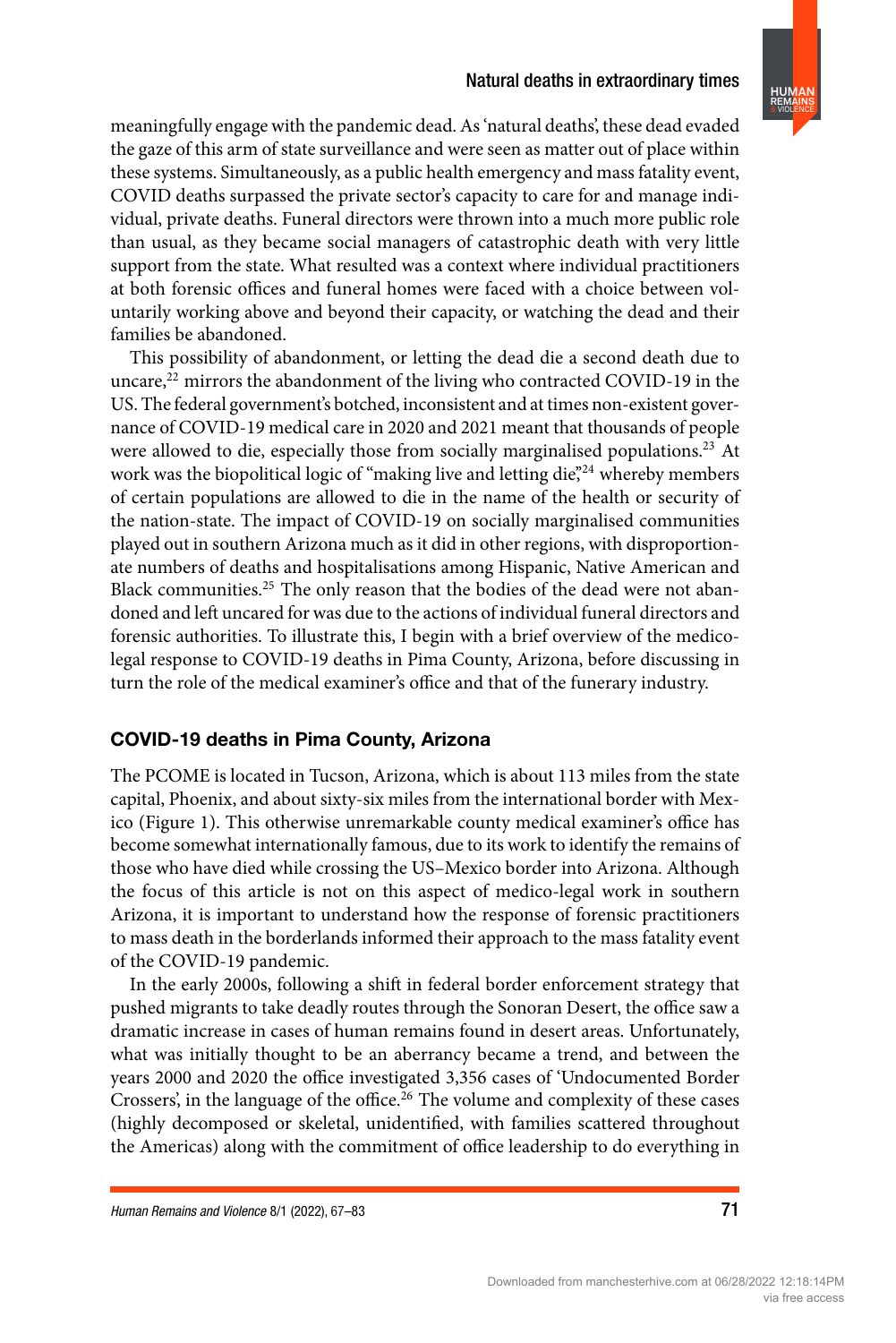



Figure 1 PCOME jurisdiction and counties covered. Courtesy of Dr Gregory L. Hess, Pima County Office of the Medical Examiner.

their power to identify the unknown dead compelled the county office to transform. New procedures and checklists were developed, databases created and relationships forged with foreign consulates, local and international non-governmental organisations (NGOs) and federal forensic programmes, all in ways that were unusual for a county medical examiner's office.<sup>27</sup>

With the COVID-19 pandemic, the year 2020 brought another crisis of death, but one which impacted on the office in distinct ways. In a published supplement to the PCOME Annual Report for 2020, Chief Medical Examiner Dr Gregory Hess explained that 2020 saw an overall increase in deaths from all causes reported to the office, although the total proportion of that increase that can be categorised as secondary to the virus is unknown.<sup>28</sup> Normally, the PCOME certifies an average of 20 per cent of all deaths in Pima County, which include the deaths of non-residents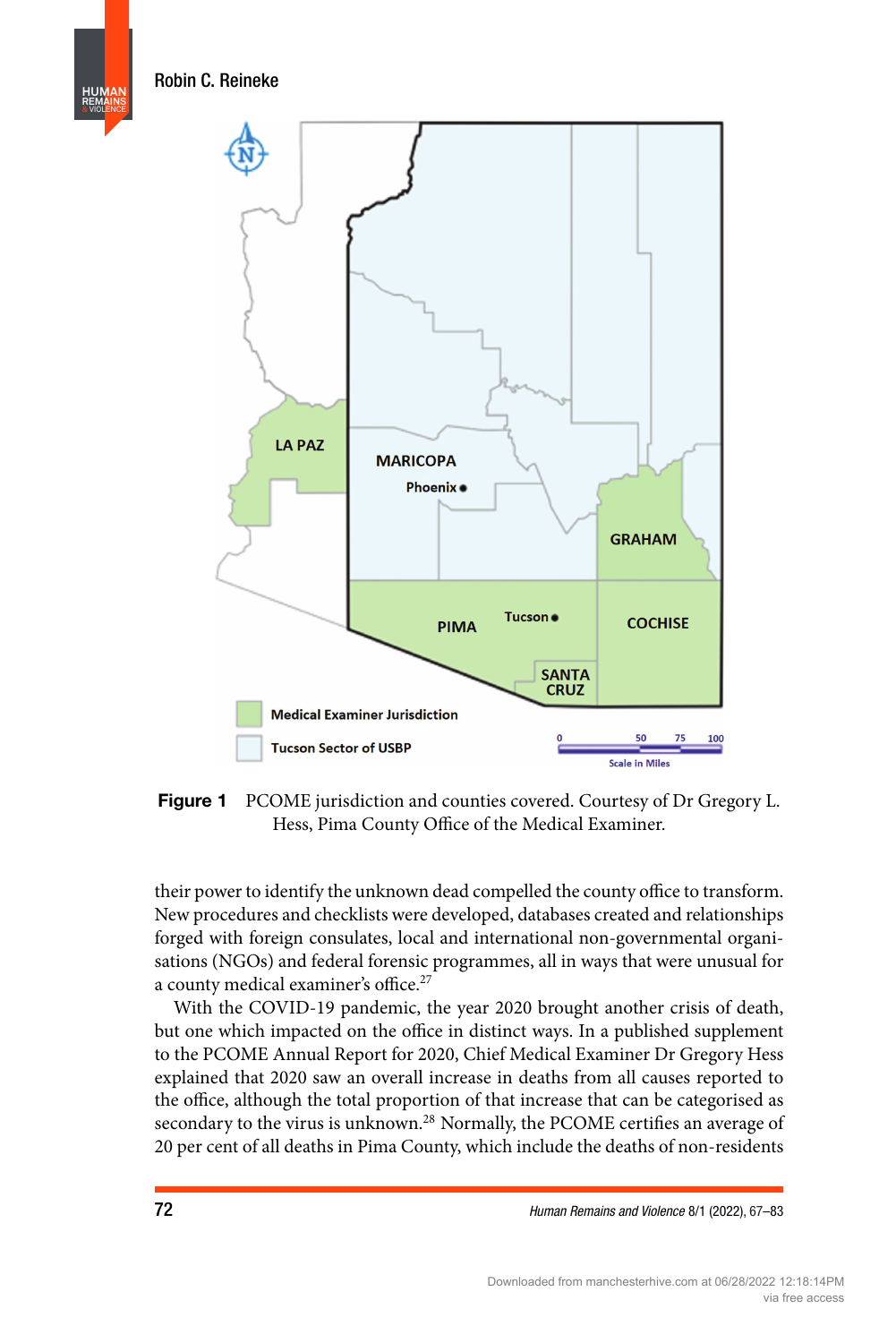

who die from various causes while in the county. From 2017 to 2019, the average number of deaths from all causes reported to the office annually was 2,846. In 2020, the office saw a 38 per cent increase, with 3,920 deaths reported from all causes, representing 29 per cent of total mortality for Pima County. This increase is explained by COVID-related deaths (and storage cases) as well as by increases in both overdose deaths and border deaths.<sup>29</sup>

Although the office directly certified about 120 deaths due to COVID-19, the main way that the COVID-19 pandemic impacted on the PCOME was through 'jurisdiction declined' cases, where the office was not involved in certification but, rather, only in storage.<sup>30</sup> Beginning in July of 2020 and ending in April 2021, the PCOME offered cold storage spaces to the deathcare industry in Tucson, culminating in a total of 446 remains stored at the PCOME on behalf of twenty-five different funeral homes or hospitals.<sup>31</sup> The peak was in January of 2021, when the office was storing 243 'COVID-MF' ("COVID Mass Fatality") bodies in addition to its regular cases, adding up to a peak census of 375–400 remains in storage at one time. In a January letter to the Pima County Board of Supervisors Administrator, Chief Medical Examiner Dr Gregory Hess explained that the office had stored forty-nine decedents on behalf of funeral homes in the four-month period from 13 July to 23 December 2020, and 221 in the two-week period from 25 December 2020 to 11 January 2021 (Interview, PCOME, June 2021). 'We have quite simply become overwhelmed,' Hess states, and requests county emergency authorisation to purchase two refrigerated trucks and a lift, and to hire four additional staff (Interview, PCOME, June 2021).

## The PCOME and mass fatality coordination

In addition to serving as the county's Forensic Science Center, the PCOME also has an administrative role of 'mass fatality coordination' in emergencies or disasters. A mass fatality event as defined by the Chief Medical Examiner is 'any event that overwhelms the system's ability to deal with human remains' (Interview, PCOME, June 2021). 'This system,' Dr Hess clarified, 'is not just necessarily the medical examiner's office but is the deathcare industry at large' (Interview, PCOME, June 2021). Although the PCOME does have a role in such circumstances, there are also other county government offices with leadership roles in mass-fatality events and emergencies, leaving the responsibility for governing the dead in such times somewhat ambiguous. What played out in late 2020 and early 2021 in Pima County with peak fatalities due to the pandemic was not clear, organised and routinised governance of the dead but, rather, the emergence of a system that was decentralised, locally specific and innovative. While it is beyond the scope of this article to examine other systems to manage excess death during the COVID-19 pandemic, it is safe to assume that there were many variations in governance systems throughout the US.

Interviewees from the PCOME describe much of 2020 as an experience of waiting and watching, predicting that funeral homes would become overwhelmed, but not knowing exactly when that would happen. Acting proactively, the Chief Medical Examiner did two things early on: (1) offered morgue space to local funeral homes, and (2) worked with county administrators and the Arizona Board of Funeral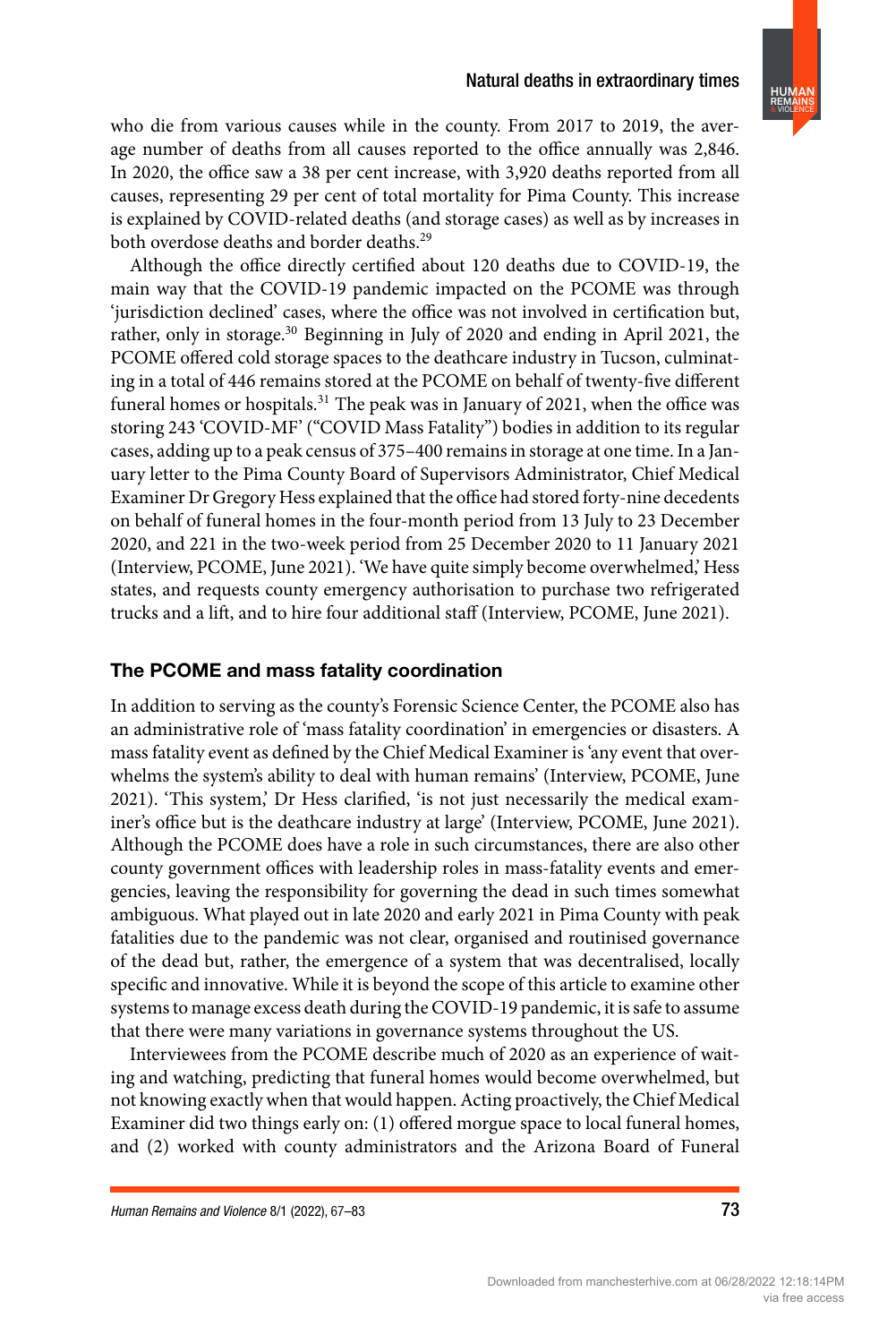

Directors to change a law banning cremations at night, in the hope that this would allow crematoria to operate up to 24 hours per day. Although the PCOME offered storage space as early as July 2020, it was not until late November of that year that funeral homes used this service on a large scale: 'I would say it really started to get crazy after the Thanksgiving holiday. We were having storage issues' (Interview, PCOME, June 2021). Because of the border deaths issue, the PCOME already had extra storage in the form of one refrigerated semi-truck and one pull-behind mobile morgue. As these overflow spaces began to fill in late November, the PCOME's Emergency Preparedness Coordinator (Dr Vogelsberg, who also serves as one of three forensic anthropologists at the office) began to search for additional refrigerated semi-trucks, while the Chief wrote to the county board of Supervisors for emergency funding authorisation. Trucks were obtained and overflow from funeral homes was effectively managed, but not without both frustration and creativity, as will be discussed below.

PCOME interviewees agreed that the role of facilitating storage for the funeral home industry was within their purview as county morgue. As Administrative Service Manager Christopher Smith explained,

Because even if we said, "Hey we can't take any more," then what? Because they, the funeral homes and hospitals, they don't have anywhere to put them either. So as the acting Medical Examiner, that's our responsibility. (Interview, PCOME, June 2021)

Similarly, as the Deputy Chief Medical Examiner Dr Eric Peters explained, 'We kind of have a dual function of being the morgue for the county – so therefore the body storage for the county – as well as the medical examiner's office' (Interview, PCOME, June 2021). As much as there was clarity around the public responsibility of the PCOME to support the deathcare industry through the provision of storage space during a mass fatality event, there was also a good degree of distancing the office from the responsibility for managing these particular deaths. As the Chief Medical Examiner said, most COVID deaths 'don't have anything to do with us as a medical examiner's office' (Interview, PCOME, June 2021). Dr Hess also explained,

Our role is different depending on the type of fatality, so if it's like a plane crash, we're certifying all of those because they're all accidents or whatever so we have to certify them so it is obviously definitely full on our problem. A viral pandemic is not. (Interview, PCOME, June 2021)

Early on in the pandemic, a lot of the work of PCOME staff was educating the community on which deaths needed to come to the office and which should not. The Chief chuckled as he described the process,

People would call us and say, 'Hey we had this death due to COVID', and we'd say, 'That's great, go ahead and certify it,' right, so those are deaths reported to us that we're not taking jurisdiction of because they're natural deaths and they know why they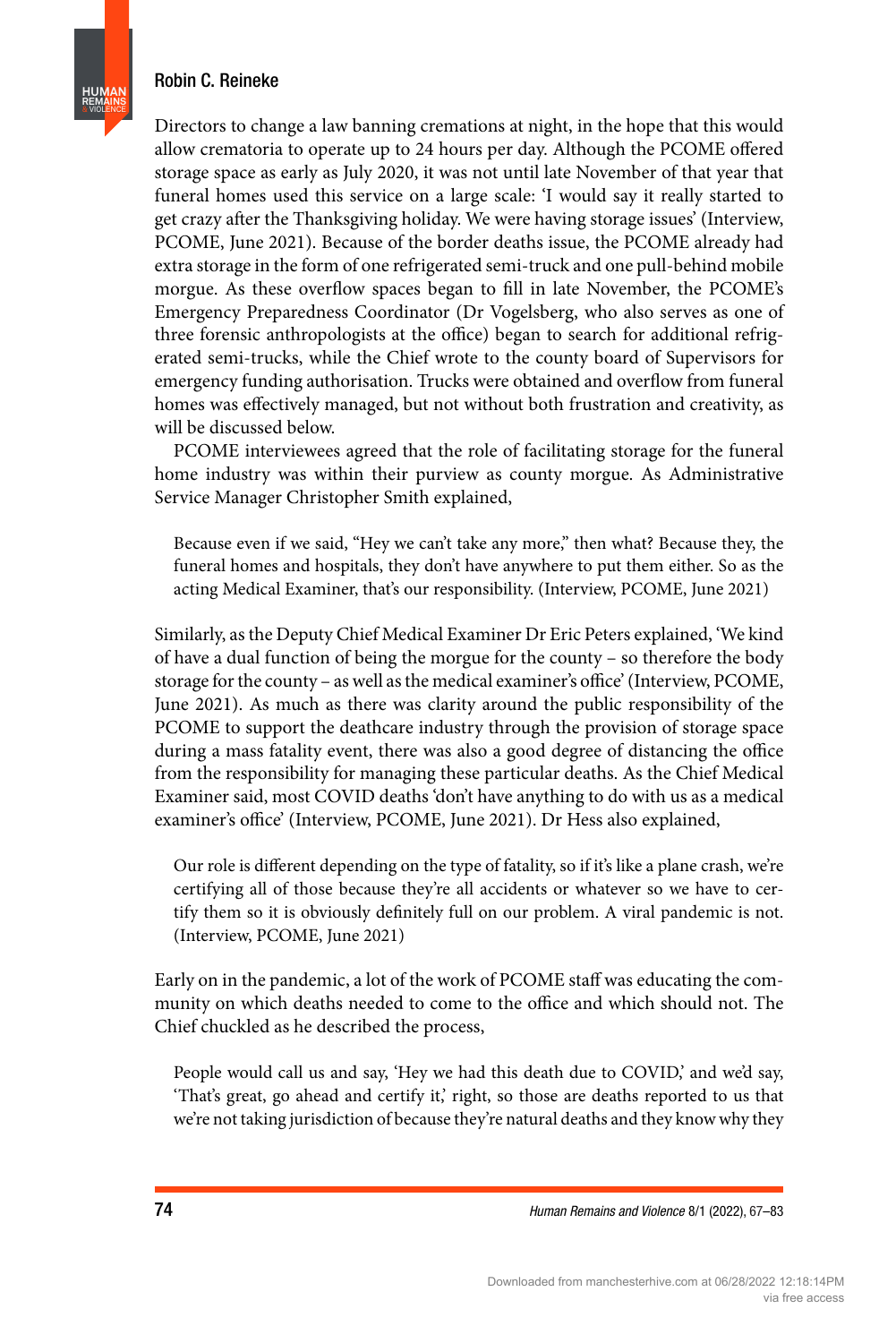

died. And so they may have reported it to us but we didn't certify them. (Interview, PCOME, June 2021)

Similar statements made by PCOME staff included:

We were doing a good job of keeping COVID-19 cases out of our office ... because they weren't technically our cases. (Interview, PCOME, June 2021)

There's no reason for our office to be involved in that because it doesn't fit the jurisdiction of the medical examiner. (Interview, PCOME, June 2021)

You had to put people where you can to make sure there's room for new cases of actual ME [medical examiner] cases. (Interview, PCOME, June 2021)

Indeed, COVID-19 deaths were not technically under the jurisdiction of the medical examiner. However, in addition to clarifying that role, these statements also point to the fact that even the governance and administration of these dead was somewhat above and beyond the traditional role of the medical examiner's office. Even serving as the county's mass fatality coordinator was not unambiguously the role of the PCOME. Although the PCOME does have an employee with the title of 'Emergency Preparedness Coordinator', this position was authorised and approved only in 2019, and the employee's duties under this title were scheduled to begin only in the summer of 2020. The position was created both to support the county in case of an emergency and to support the ongoing staffing needs for forensic anthropologists to examine and identify the border dead (Interview, PCOME, June 2021). Furthermore, the PCOME is just one of many county offices with some kind of emergency or disaster preparedness designation.

It gets confusing when you get into this emergency management realm. So there's the Office of Emergency Management, there's an Emergency Management Coordinator at the Public Health Department, we have our own Mass Fatality Coordinator … (Interview, PCOME, June 2021)

The Mass Fatality Coordinator, Dr Vogelsberg, also discussed joining calls with the Arizona Board of Funeral Directors and Embalmers, the Arizona State Department of Health and a private NGO, Coyote Crisis Collaborative, which, according to its annual report for 2020, completed 'administration and coordination of the state task force on fatality management, generating multiple guidance documents for the state.<sup>32</sup> There was ambiguity about which county or state agency had the responsibility to serve in an administrative role for the problem of excess dead during the COVID-19 pandemic. The PCOME stepped up in ways that were not required by law. As the Chief explained,

Okay, because we're not certifying a lot of those and so they don't have to come here and we stepped in with a remains management concept even if we weren't certifying the deaths. And so theoretically it's not really our problem, in terms of a certification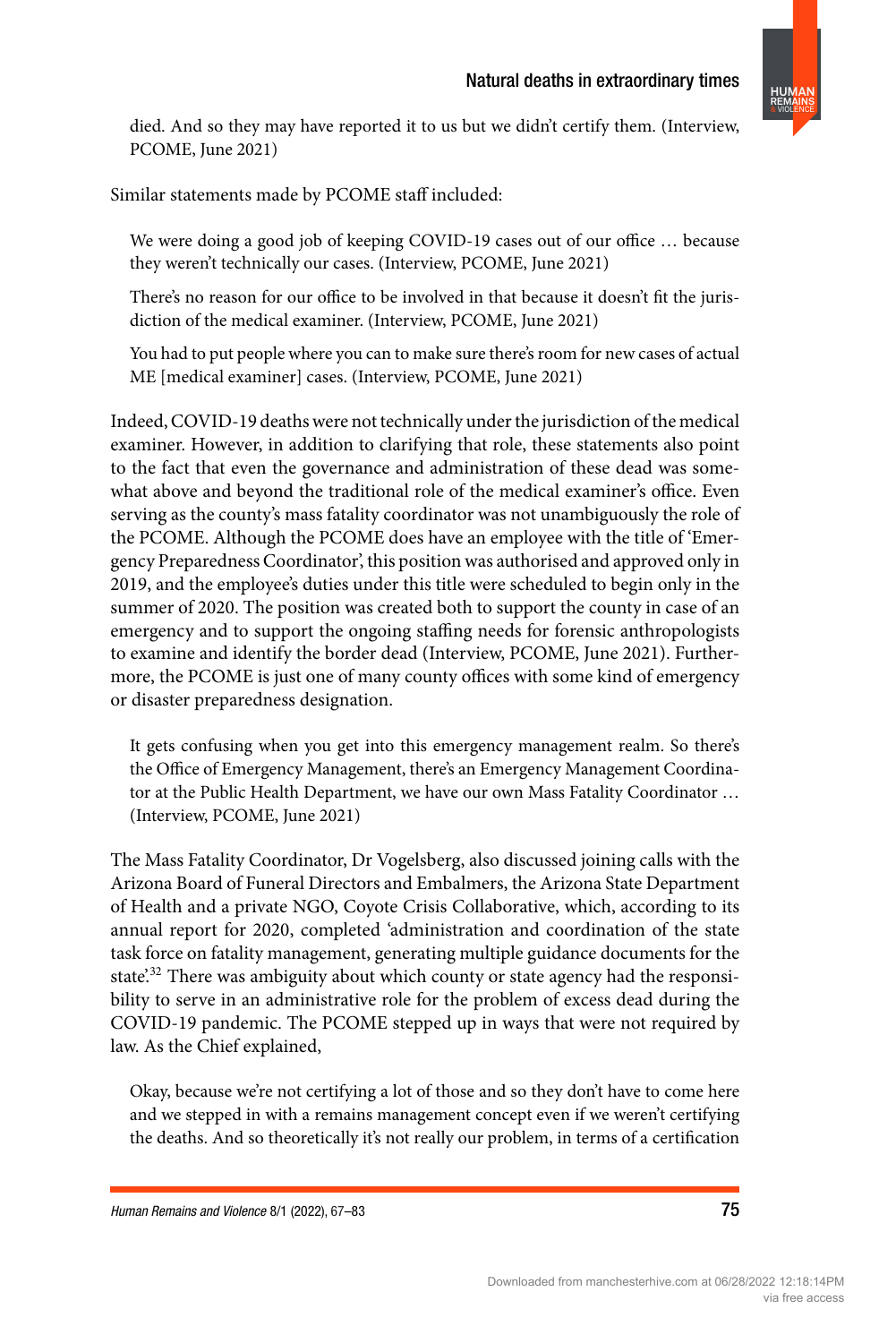

problem. And we could have potentially leaned more on Emergency Management than do something, if we wanted to. (Interview, PCOME, June 2021)

Some medical examiners in the state of Arizona did in fact lean on other government agencies rather than assume a leadership role in the governance of the pandemic dead: 'Maricopa County had an overflow cold storage thing in the basement of some parking structure that wasn't even being managed by the medical examiner's office, it was being managed by the Office of Emergency Management' (Interview, PCOME, June 2021). The PCOME volunteered for the role of managing excess dead in the county, 'rather than trying to push that problem back on the community by telling hospitals they need to activate their own plans and go find a reefer truck and park people out there' (Interview, PCOME, June 2021). It would also have been an option for the PCOME to take on an even more prominent role in the administration of the dead than they did. As Dr Vogelsberg described, 'For a while we were like, you know, "Are we going to like take jurisdiction over every death and just sort through them?" And we like, thought of doing that for a while, at the beginning. Luckily we didn't do [that]' (Interview, PCOME, June 2021).

Without clarity around responsibilities for managing the dead, there was frustration and confusion, as well as innovation and creativity. Dr Vogelsberg described an endless schedule of conference calls with state and county task forces where on-the fly attempts to centralise and govern unfolded while people were actively trying to manage the emergent situation.

Everybody wanted to make all these like state-wide things and we're like, 'Every county is different.' It felt just like a lot of buzzwords and, you know, making plans, and we're like, 'Well who's gonna read these plans? We're all here, we're the ones who need to know. Who are these for?' (Interview, PCOME, 2021)

When Dr Vogelsberg needed assistance finding refrigerated semi-trucks, the various task forces were not helpful, referring her back to the master plan or encouraging her to follow the traditional (and very slow) bureaucratic county procurement process. It was at that point that she gave up. She laughed, remembering the frustration: '"Okay you guys aren't helpful, like I'm, I'm stuck. I'm not talking to you anymore. I'm avoiding your calls."' She tried to reach out to a neighbouring county who had shared on one of the calls that they had found a refrigerated truck. '"Where did you buy this truck? What did you do?" And even they were a little elusive, like, "Well I think you need to talk to your emergency person …" and I'm like, "I'm not trying to steal your truck!" Like, what is this? Why are we all not talking?' Eventually she and Dr Hess used Google to find a couple of trucks being sold down the road.

The actual storage of the bodies inside the morgue and refrigerated trucks also included creativity and ambiguity. Chief Medicolegal Death Investigator, Gene Hernandez, described coming into the office on a Saturday with his son to set up dozens of hospital beds that had been in storage as part of an unused mass disaster kit. 'Just so we didn't have to put people on the ground. We don't want to put folks on the ground, we just gotta … you just can't do it' (Interview, PCOME, June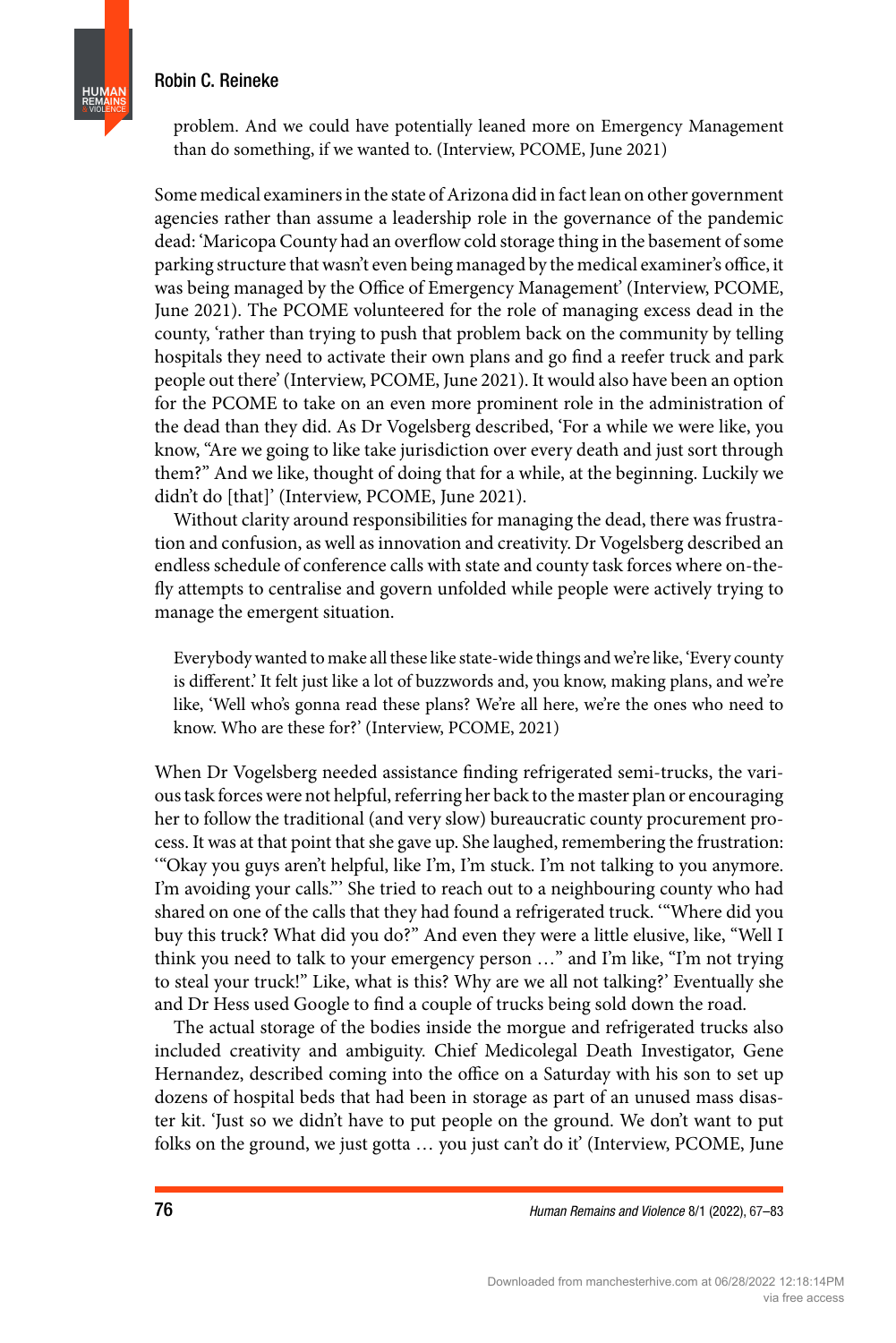

2021). Despite this reluctance to place bodies on the ground, as the deaths increased PCOME staff found it difficult to move through the space with bodies up on tables and racks. Morgue Supervisor Lindsay Hairston described modifying how the dead were stored:

We decided not to do a rack system in the second and third trailer because we found that lifting bodies over was not only putting us at risk but then putting us in the potential that we could drop this person too, and we actually found out that it didn't make that much more space, we actually have more space, keeping them on the floor of the trailer versus doing a rack system. (Interview, PCOME, July 2021)

What is significant about these stories is that PCOME staff were not operating according to bureaucratic protocol but, rather, practices grounded in care, both for the dead and for the health and well-being of staff. As the Chief Medicolegal Death Investigator's story indicates, even their own families volunteered to be a part of work to care for the dead.

The decision making and creativity around the management of excess dead at the PCOME operated on a more individual and private level (though no less social) than what might be expected of a public medical examiner's office. From the Chief making decisions about exactly what role the PCOME would play during the pandemic to Dr Vogelsberg finding trucks on Google, from the Chief Investigator bringing his son to set up tables for the morgue to the Morgue Supervisor deciding that one could still show respect for the dead and place them on the ground, the governance of the dead during COVID was not ordered, bureaucratic and routinised but, rather, somewhat improvised, creative and grounded in care rather than law. The leadership of the PCOME and the willingness of staff to go above and beyond the minimum obligations of care as established by the law is consistent with their work in the border context where the office stands out among border jurisdictions for providing exceptional care.<sup>33</sup> Likely due to the particular ethical orientations of individual forensic experts at this office when border deaths started to increase in southern Arizona, the provision of equal care for all dead, including those most marginalised and criminalised, became normal over twenty years ago. However, even with this leadership role on the part of the PCOME, the private funerary industry in Tucson reeled under the unanticipated responsibility to manage the dead during a pandemic with almost no other state support.

## The private governance of a public health emergency

The decentralised and unscripted governmental response to excess death during the peak of the COVID-19 pandemic relates to the fact that, to a large degree, the management and care of human remains in the US is done by the private funeral and mortuary industry. Once a death is certified and a death certificate completed, whether by a physician or a forensic authority, the body is then sent to the funeral home of the family's choice. Because the pandemic dead were largely certified by hospital physicians, the vast majority of the dead went straight to funeral homes with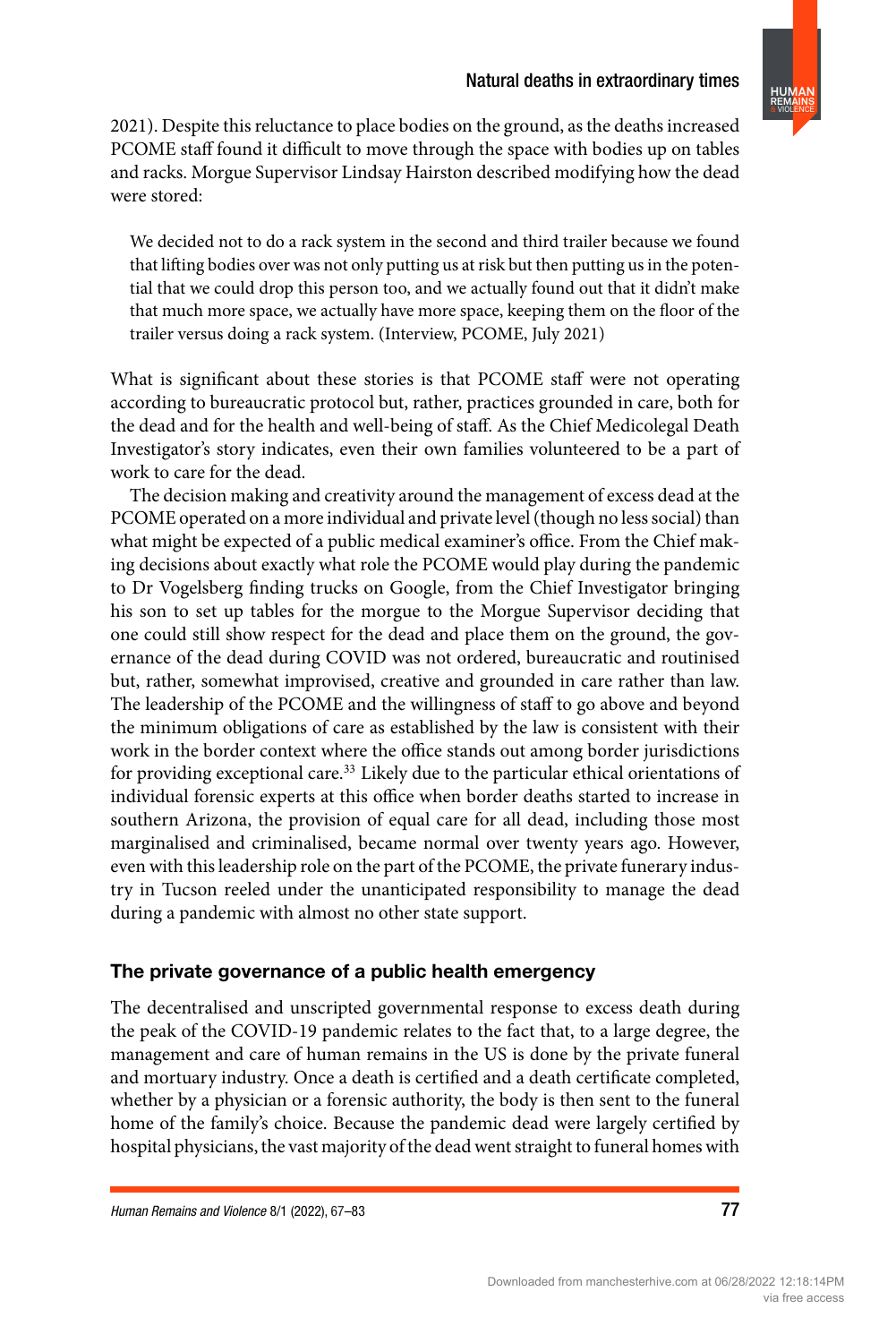

no stop at a medical examiner's office. However, this sector of the deathcare industry in Tucson received very little, if any, government support beyond what was offered by the PCOME. This lack of support likely relates both to the fact that funeral homes are private businesses and to the long history whereby the work of those who care for the dead is hidden and stigmatised. From a lack of support for storing and caring for the dead to staffing shortages and their place in line for vaccines, the funeral industry representatives I spoke with felt completely abandoned by the state.

There are about twenty-five funeral homes in Tucson, most of which are owned by corporations such as Service Corporation International and North Star Memorial Group. I was able to interview only two members of the local funerary industry: the general manager of an independently owned and operated mortuary, and the funeral director of a subsidiary mortuary owned by a corporation. Both funeral homes saw about a 30 per cent increase in cases in 2020 when compared to the previous two years. For both, the dramatic increase in cases began during the summer and continued through the spring of 2021. April Seybert, the general manager of the locally owned business, recalled, 'We ran out of capacity, and we stayed that way from probably October maybe November through probably February, could have been into March. And it was a nightmare' (Interview, funeral home, June 2021). Some funeral homes were so overwhelmed that they were booking cremations four to six weeks out. Because of this long delay and the impact of time on human remains, many could not guarantee open-casket services. In addition to new cases, these funeral homes were also responsible for those who had prearranged contracts. As cases increased and put pressure on capacity, there was tremendous stress and anxiety among staff. They worried that those with prearranged contracts would be turned away for lack of space, felt emotionally exhausted by the volume of work with those experiencing unexpected loss and experienced stress around enforcing COVID-19 restrictions at funerals.

Interviewees expressed frustration and hurt that they were not provided adequate support to manage the high volume of decedents during the winter of 2020–21. The funeral director explained that although they 'didn't have anything through a government source' (Interview, funeral home, July 2021), they did get authorisation from the parent company to retain staff during the first shutdown and provide overtime during the peak. The general manager of the other funeral home interviewed for this research was frustrated at the lack of help she received from the Arizona Board of Funeral Directors and Embalmers: 'I reached out to the state board, and I didn't get any help' (Interview, funeral home, June 2021). She continued,

I reached out to the board and I said, 'Whose responsibility is this to help us I mean, are you going to bring in refrigerated trucks as the funeral board? Do I call FEMA? What do I do?' and I was told, 'Well, that's your responsibility, you'll have to get a truck.' Well, if you ever try to rent a refrigerated truck for a mortuary you can't, because no one's going to use it after that. You have to buy it. We're an independent firm, how are we going to buy a refrigerated truck? So if it hadn't been for the medical examiner's office ... we were on the cusp of having to turn families away because we couldn't take anymore' (Interview, funeral home, June 2021).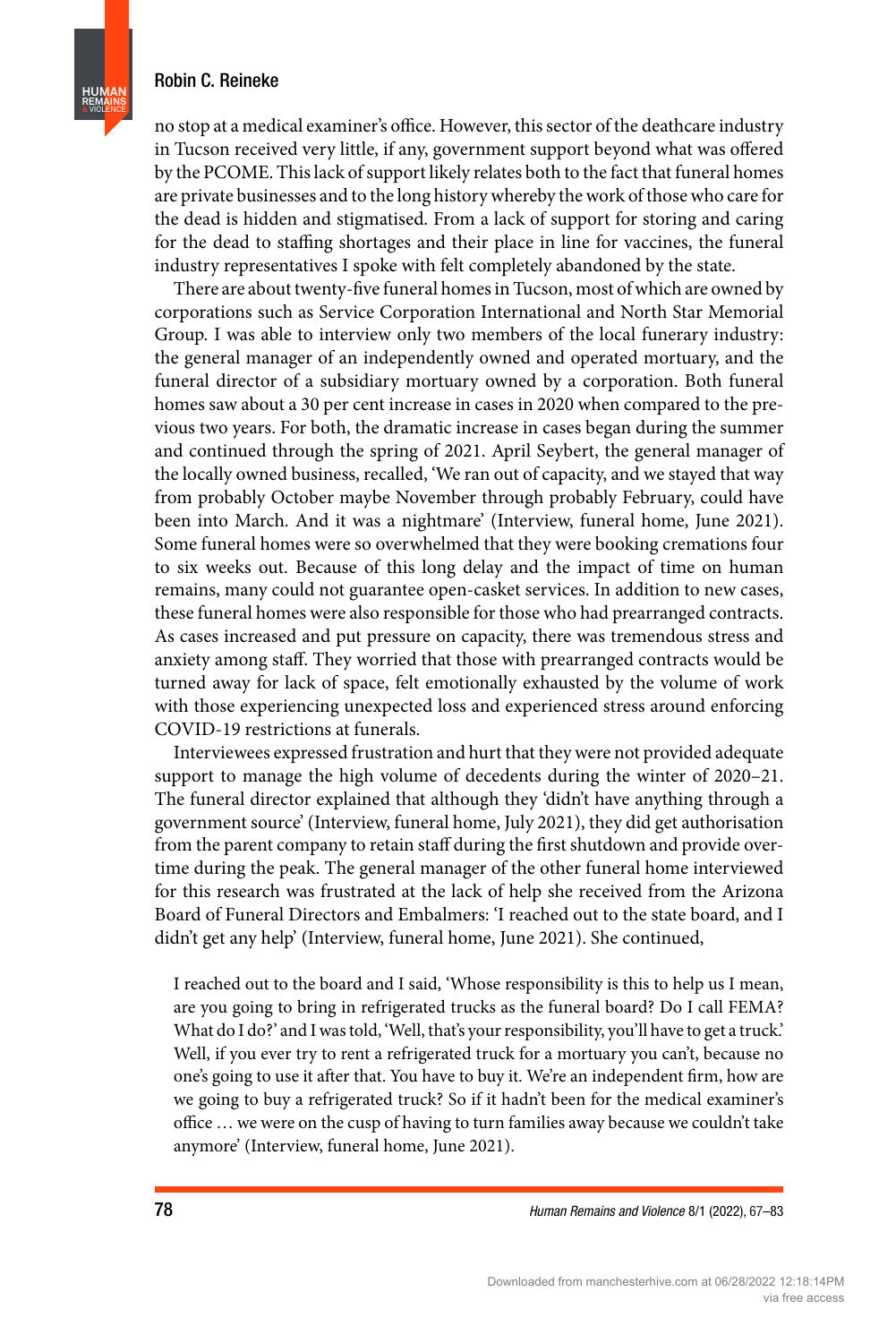

Minutes from a January 2021 board meeting of the Arizona Board of Funeral Directors and Embalmers state:

[The] Board Executive Director is working closely with both state and county emergency partners. Licensed funeral establishments should not be reaching out to FEMA asking for refrigeration. Many locations are adding additional storage. If you cannot store a decedent appropriately, you should not be taking the call. We are in the middle of a fatality surge that has not previously been experienced in recent times. Air quality in Maricopa and Pima County granted waivers for crematories to extend hours of cremation beyond their normal hours and yet in many cases this is not being utilized. Board staff is sending out surveys to funeral establishments in an effort to stay informed on the needs and difficulties being experienced.<sup>34</sup>

The Board minutes are clear that funeral homes in the state were expected to solve mortuary storage issues on their own. This meant that larger corporations were better able to handle the surge than smaller, independently owned businesses. The minutes also encourage funeral homes to decline cases rather than seek out additional storage. Although these are for-profit businesses that are not obligated to take on clientele, it was clear in my interviews that the staff felt a duty to respond, nearly expressing horror at the idea of turning someone away:

If it wasn't for the medical examiner, I mean, I don't know what we would have done. Yeah, we would have just had to shut the doors until we cleared out some space, you know what I mean. And that's a shame because, especially people that were prearranged with us, because you can do prearrangements and lock in prices with us. So we are kind of like contracted and obligated to take care of your funeral. When we don't have space for you … thank God that didn't happen. (Interview, funeral home, June 2021)

Although the ability to cremate at night was helpful in theory, a shortage of sta meant that many funeral homes couldn't take advantage of the lifted restrictions:

Well what's hard with our business is, and not taking away from any other field at all, but I can't just walk down the street and pass out a card looking for an embalmer. There are very few licensed embalmers and funeral directors and it's not like you can just bring in, you know, temps. When I called the State Board, I got an e-mail back that told me that I needed to hire more people and that I could hire temporary workers. You can't just run a Craigslist ad for that, like that's not the answer. I don't need help answering the phones I need help storing, and I need help embalming and cremating and it's not like you just drag somebody in and go, 'Here's the retort, fire it up.' You can't make somebody … you can't do that. (Interview, funeral home, June 2021)

Social anxieties about working with the dead, along with stigmatisation of deathcare workers, made it more difficult for the funerary industry to quickly hire surge staff the way that other sectors could. The situation was stressful, and interviewees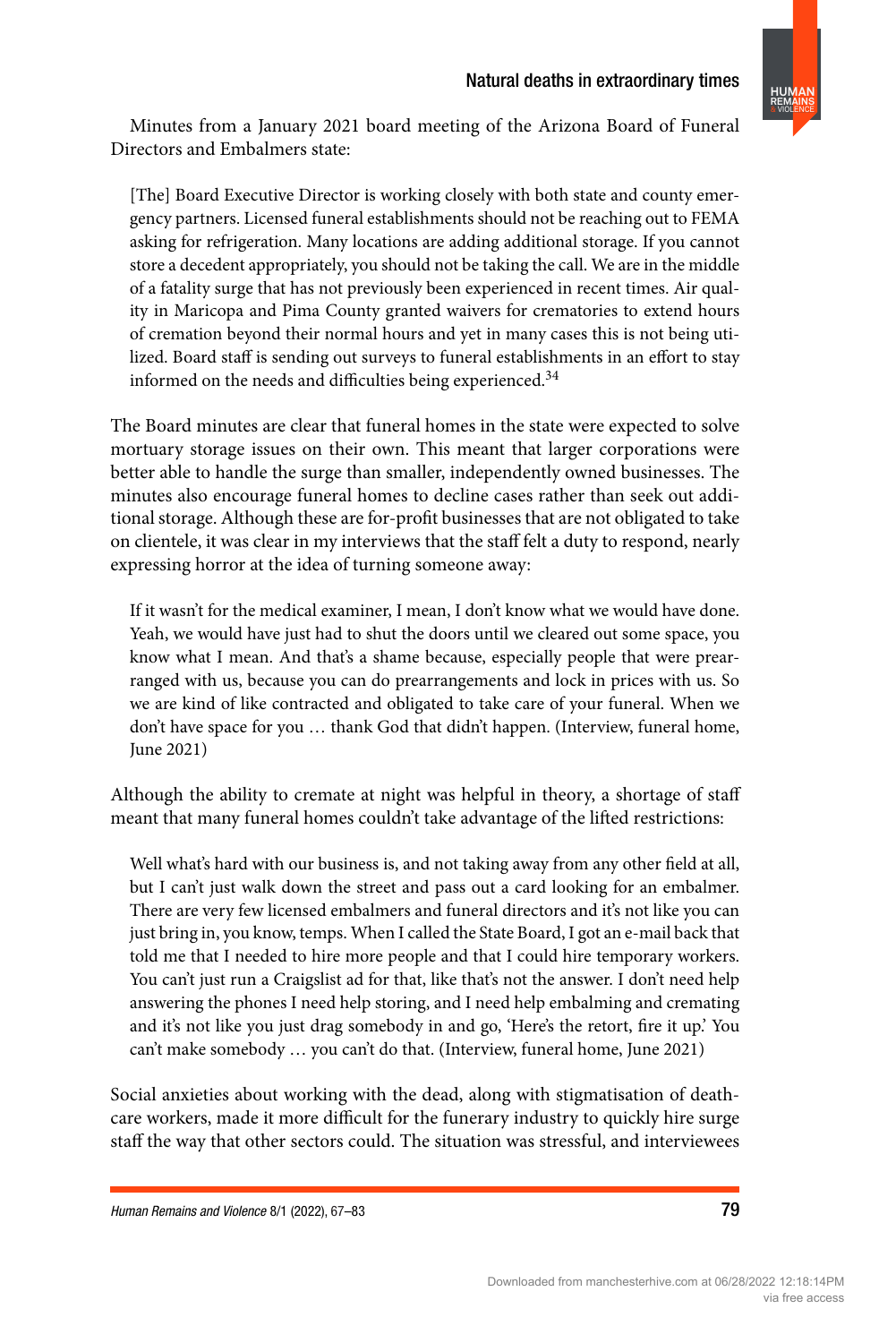

expressed sympathy for businesses experiencing storage or staffing failures that were reported in the press. About leaking trucks in New York: 'That stuff could happen here' (Interview, funeral home, June 2021), and, 'Yeah, and they tried their best and it's not their fault, you know they got hit hard' (Interview, funeral home, July 2021).

In addition to receiving very little support from any state entity other than the PCOME, funerary workers also expressed frustration and hurt that they were not recognised as essential workers nor prioritised for the vaccine. In the original vaccine protocol for the state of Arizona, 'We were below truck drivers' (Interview, funeral home, June 2021). After some calls to the Pima County Board of Supervisors and some social media campaigning, they were moved up in priority to 1A and were able to get the vaccine relatively early. But the feeling of being invisible and unrecognised remained:

I mean, we're guaranteed that we're working with these people. So, as a personal note, I mean I'm kind of still frustrated that we're not considered up there with first responders. I mean, God forbid any tragedy ever happens, funeral directors are going to be assisting and helping. (Interview, funeral home, July 2021)

I think that was one of all the funeral directors' biggest frustrations is that, there was this attitude like, 'You're there for us, and we'll call you when we need you.' You know, just being shoved to the side a little bit. (Interview, funeral home, July 2021)

On top of managing surplus deaths due to COVID-19, funerary workers also had to enforce pandemic restrictions at funerals. The restrictions included a ban against social gatherings of over ten people as well as a mask mandate. These restrictions meant that funerary workers had to serve in a new capacity as enforcers of regulations simultaneous to their traditional role of providing funerary care, two roles which felt in opposition to one another:

For funerals and such, not to be able to provide a family what they really wanted. Possibly not giving them what they actually needed for closure, that was truly the biggest challenge because we want to help. That's what we're here for. We're not doing it … you're not going to get rich from funeral service. I mean it's there to truly to help people and you feel that you're stuck in saying, 'Sorry we can only have ten people here,' and having a family have to pick which ten are going to come. (Interview, funeral home, July 2021)

This funeral director also expressed confusion and grief at having to persuade the next of kin of someone who had died from COVID-19 that they had to wear a mask at the funeral. 'It's like … your loved one just passed from this … why would, why would you do this?' (Interview, funeral home, July 2021). Mitigating risk from a pandemic involves constructing barriers between people. Whether through social distancing practices, masks or capacity limitations, pandemic safety measures involved distance, separation and barriers. These practices run counter to what those in the deathcare industry seek to do, which is to provide a space of social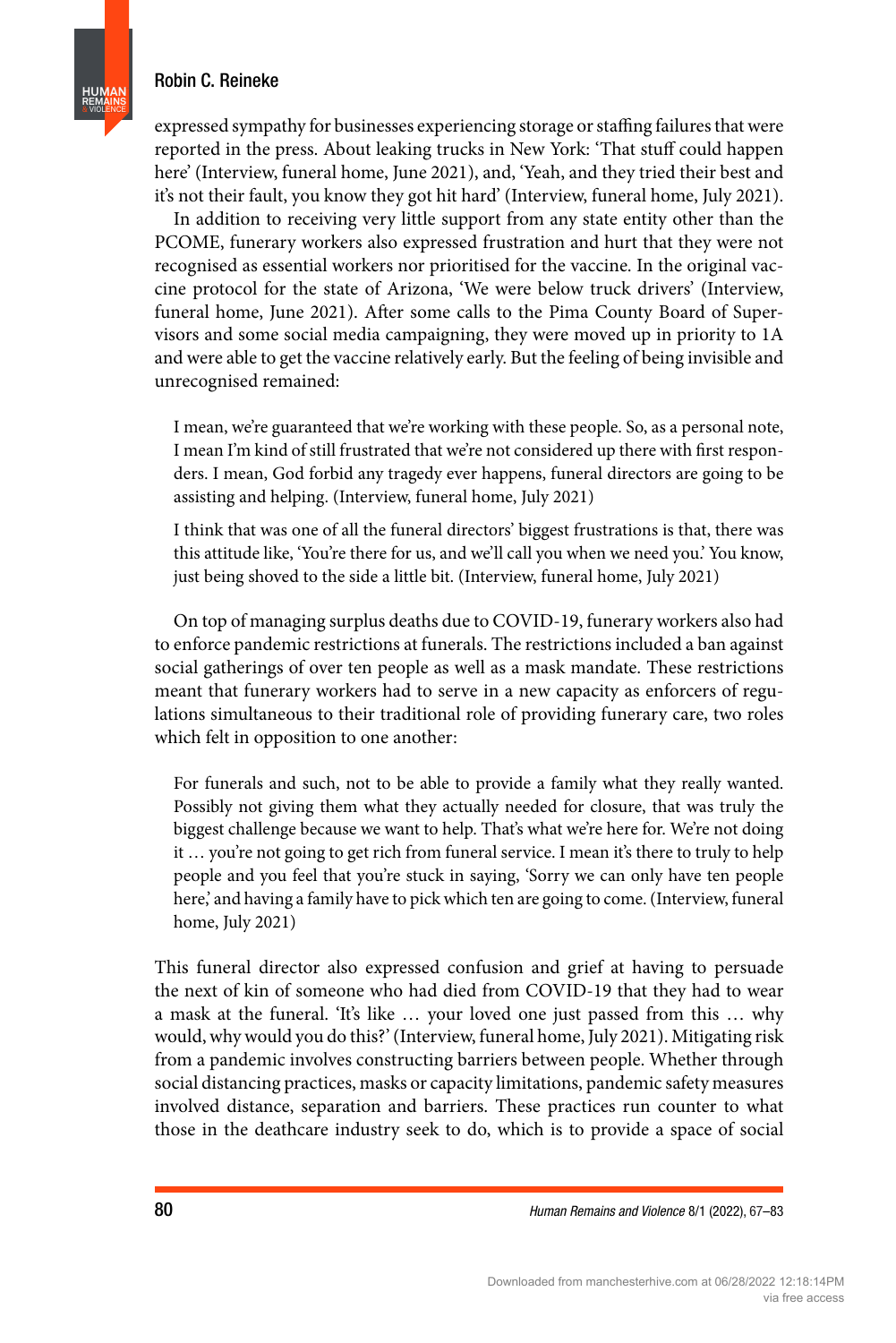

connection and intimacy. Those I interviewed felt conflicted and unsure if the care they were able to provide would be enough to provide the family with what they needed for healing. The funeral director explained empathetically how hard it was to have to keep people separate from one another, from the care providers and from the dead themselves:

The families that had someone pass away from COVID, not being able to reach out to them and them not being able to touch their loved one like they normally would, you know, things that you've come to expect in funeral service. Seeing families miss that part of it … I think they'll grow past that, but just … there's a certain intimacy in funeral service and 2020 kind of sterilised a lot of that, and took away a lot of that. We couldn't be as close to them, we weren't giving hugs to families as they leave. And they're more reluctant to hug each other or touch the body and it's just … it goes against what we've been trained for throughout our lives and what we've become accustomed to. (Interview, funeral home, July 2021)

Funerary workers both became the managers of catastrophic death in the community and were forced to police temporary legislation designed mitigate the risk of spreading COVID-19 in spaces of grief and mourning. Although pushed into this more public role, this sector of the deathcare community was largely not supported or recognised for its work. As April Seybert explained, 'Our local people had to step up and do something extraordinary, with very little support. That's why I pointed out that we're last responders, instead of first responders we're the last responders' (Interview, funeral home, June 2021). These 'last responders' absorbed the impact of a deathcare system in the US not designed to support care for the dead as persons, much as investigation of the dead as evidence. This came at a cost to their personal health and well-being:

But you just think about those times and it's like, oh my God I, I don't know how we got through it, honestly. We're still alive, you know, no heart attacks or strokes. But I got put on a third high blood pressure medicine during that time, and came down with shingles. I wasn't even fifty years old. So it affected all of us. I mean physically and mentally and the impact of stress is serious. (Interview, funeral home, June 2021)

# Conclusion

The COVID-19 pandemic put unprecedented strain on systems in southern Arizona to manage and care for the dead and their families. The reaction of the local deathcare industry discussed in this article reveals ambiguity around which authority is in charge when it comes to surplus death, as well as some degree of ungovernance of the dead. A viral pandemic reveals a gap in the care of dead bodies in the US: when there is a mass fatality event where questions of criminal law are not of concern to traditional state forensics, societal obligations to care for the dead fall on the shoulders of individual deathcare providers. While individuals and institutions in Tucson, Arizona stepped up in remarkable ways, this came at personal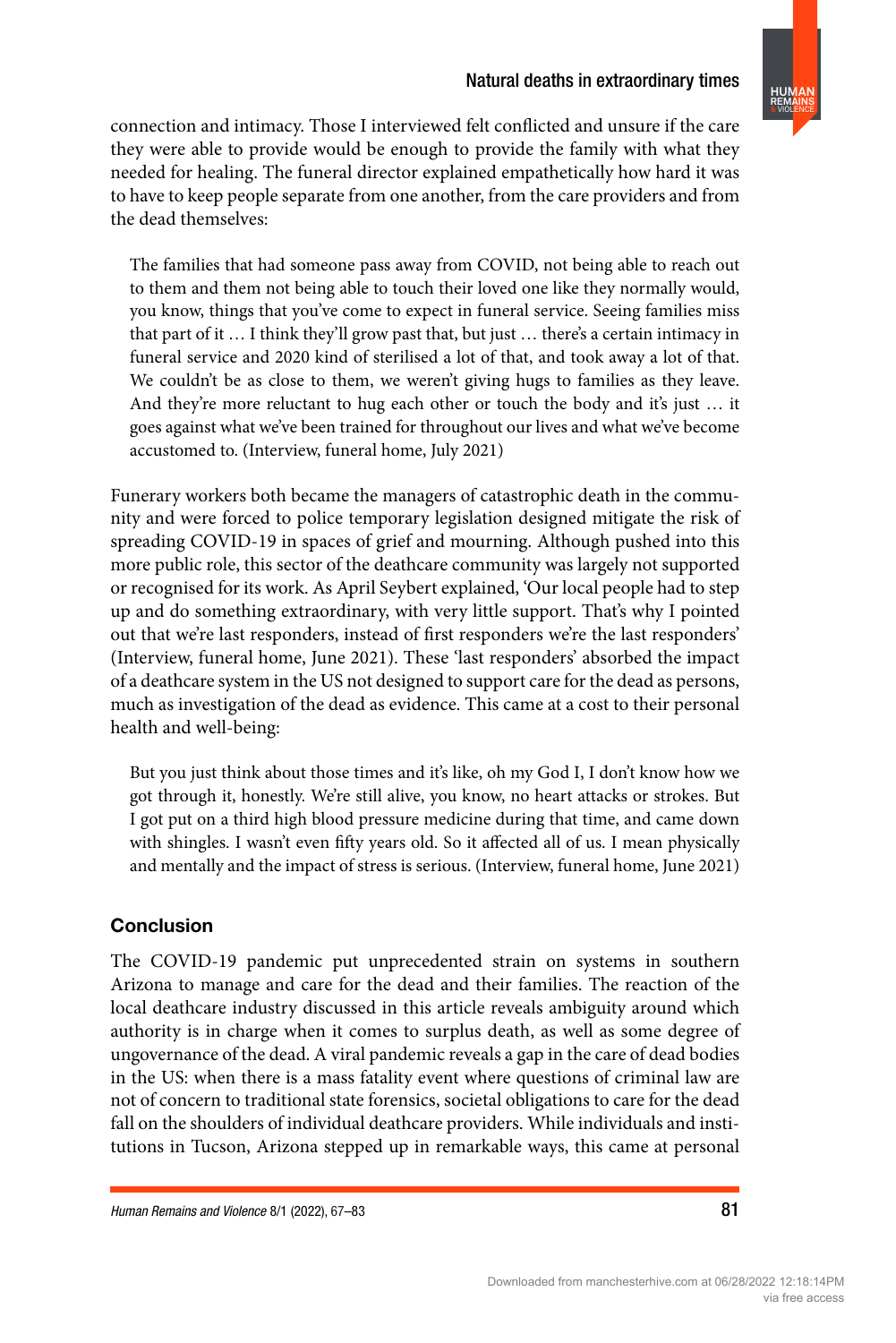

cost to them, and is far from guaranteed. For future events, the possibility that some dead are abandoned to a state of uncare is very high. The biopolitical patterns of the deaths themselves, where certain parts of society are made to live and some allowed to die, will be reflected among the dead, with some provided care and some abandoned to a state of uncare and neglect.

# Notes

- 1 A. Feuer, A. Southall, and M. Gold, 'Dozens of Decomposing Bodies Found in Trucks at Brooklyn Funeral Home', New York Times, 29 April 2020.
- 2 M. Foucault, Discipline and Punishment (New York, Pantheon Books, 1977); G. Agamben, Homo Sacer: Sovereign Power and Bare Life, trans. D. Heller-Roazen (Stanford, CA, Stanford University Press, 1998); J. A. Mbembé, 'Necropolitics', Public Culture, 15:1 (2003), 11–40.
- 3 F. Stepputat (ed.), Governing the Dead: Sovereignty and the Politics of Dead Bodies (Manchester, Manchester University Press, 2014); I. Rojas-Perez, Mourning Remains: State Atrocity, Exhumations, and Governing the Disappeared in Peru's Postwar Andes (Stanford, CA, Stanford University Press, 2017); S. Wagner, To Know Where He Lies: DNA Technology and the Search for Srebrenica's Missing (Berkeley, CA, University of California Press, 2008); S. Wagner, What Remains: Bringing America's Missing Home from the Vietnam War (Boston, MA, Harvard University Press, 2019).
- 4 L. Prior, The Social Organization of Death: Medical Discourse and Social Practices in Belfast (New York, Palgrave Macmillan, 1989).
- 5 M. Foucault, Society Must Be Defended: Lectures at the Collège de France, 1975–76 (New York, Picador, 2003).
- 6 Agamben, Homo Sacer; Mbembe, Necropolitics.
- 7 Wagner, To Know Where He Lies; Stepputat (ed.), Governing the Dead; Rojas-Perez, Mourning Remains.
- 8 G. Denyer Willis, F. Stepputat, and G. Clavandier, 'Burial and the Politics of Dead Bodies in Times of COVID-19: Exception and Rupture?' Human Remains and Violence: An Interdisciplinary Journal 7:2 (2021), 4–18.
- 9 Rojas-Perez, Mourning Remains.
- 10 Agamben, Homo Sacer.
- 11 K. Verdery, The Political Lives of Dead Bodies (New York, Columbia University Press, 1999).
- 12 S. Kaufman and L. M. Morgan, 'The Anthropology of the Beginnings and Ends of Life,' Annual Review of Anthropology, 34:1 (2005), 317–41. G. Howarth, Death and Dying: A Sociological Introduction (Cambridge, Polity, 2007). S. Timmermans, Postmortem: How Medical Examiners Explain Suspicious Deaths (Chicago, University of Chicago Press, 2007).
- 13 Foucault, Society Must Be Defended.
- 14 J. Jentzen, Death Investigation in America: Coroners, Medical Examiners, and the Pursuit of Medical Certainty (Cambridge, MA, Harvard University Press, 2009).
- 15 Wagner, What Remains.